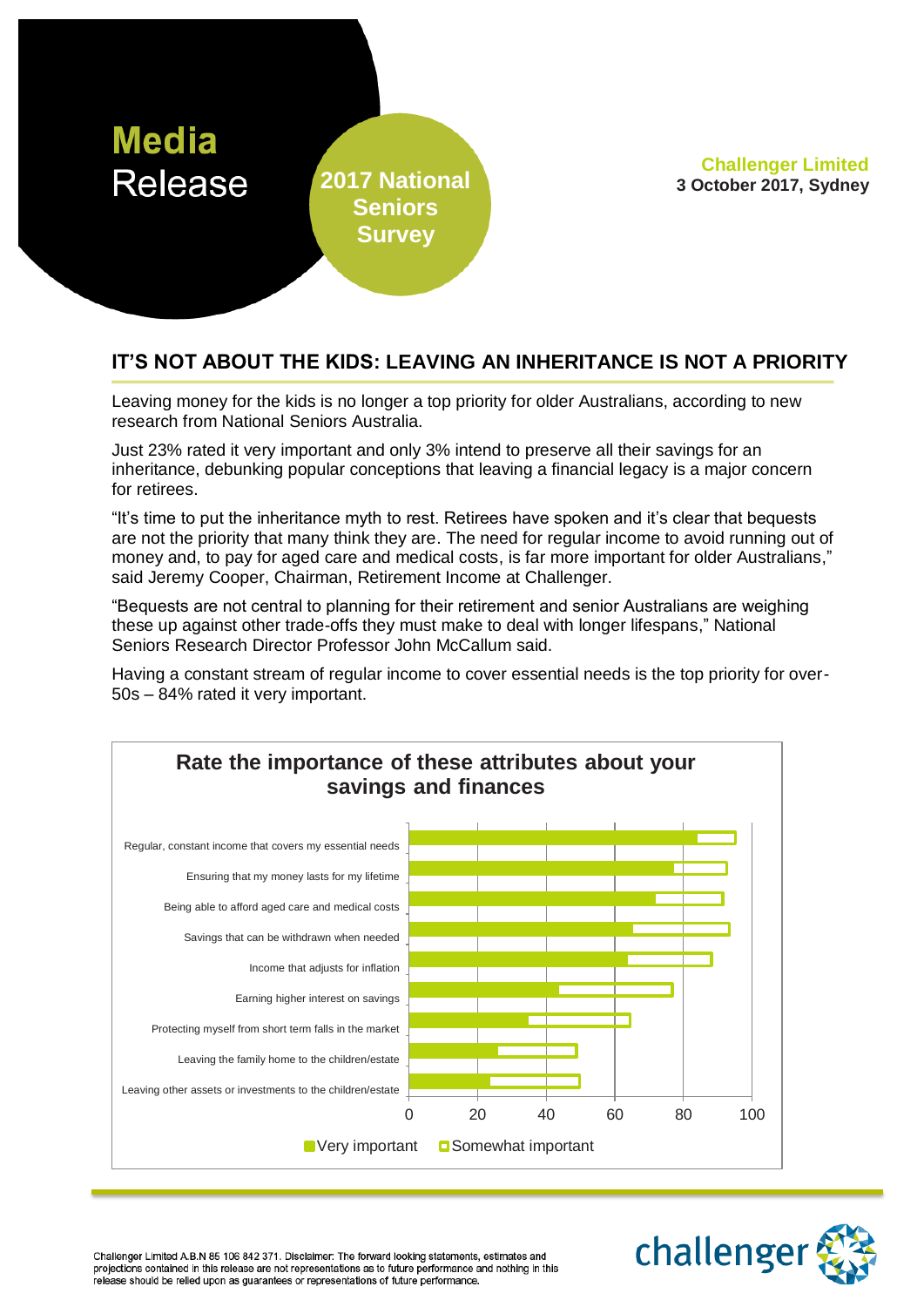

# **Seniors Survey**

**Challenger Limited 2017 National 3 October 2017, Sydney**

Ensuring savings last throughout their lifetime (77% rated very important) and paying for aged care and medical costs (71%) are rated the second and third most important factors in the National Seniors Australia Report *Seniors more savvy about retirement income*.

Leaving assets to the children rated lowest of the factors that matter about retirement finances. Seniors think they have supported the next generation enough.

Views of senior Australians on leaving an inheritance

*" I helped out with the deposit so both my children could get established in a home of their own. My current income does not cover the cost of running my home, so there will be nothing left to leave the children."*

*"*

*When discussing modern trends with my contemporaries, I find that we all feel that our children are no longer dependent on our estate, whereas in our turn, our parents' estate helped us enormously."*

The report, based on one of the largest comprehensive surveys of older Australians, shows that people are retiring with larger superannuation balances. However, the median balance of just over \$300,000 is well below the Association of Superannuation Funds of Australia (ASFA) estimates of the \$560,000 for a couple that, on average, would be needed to support a level of spending for a comfortable retirement lifestyle.

Almost half of senior Australians are concerned they will outlive their savings: 34% are worried savings will run out and 14% are extremely worried, according to the research.

*Seniors more savvy about retirement income* is based on a survey commissioned by Challenger on the preferences and spending patterns of older Australians. It was conducted by National Seniors Australia and uses responses from 5,770 Australians over age 50.